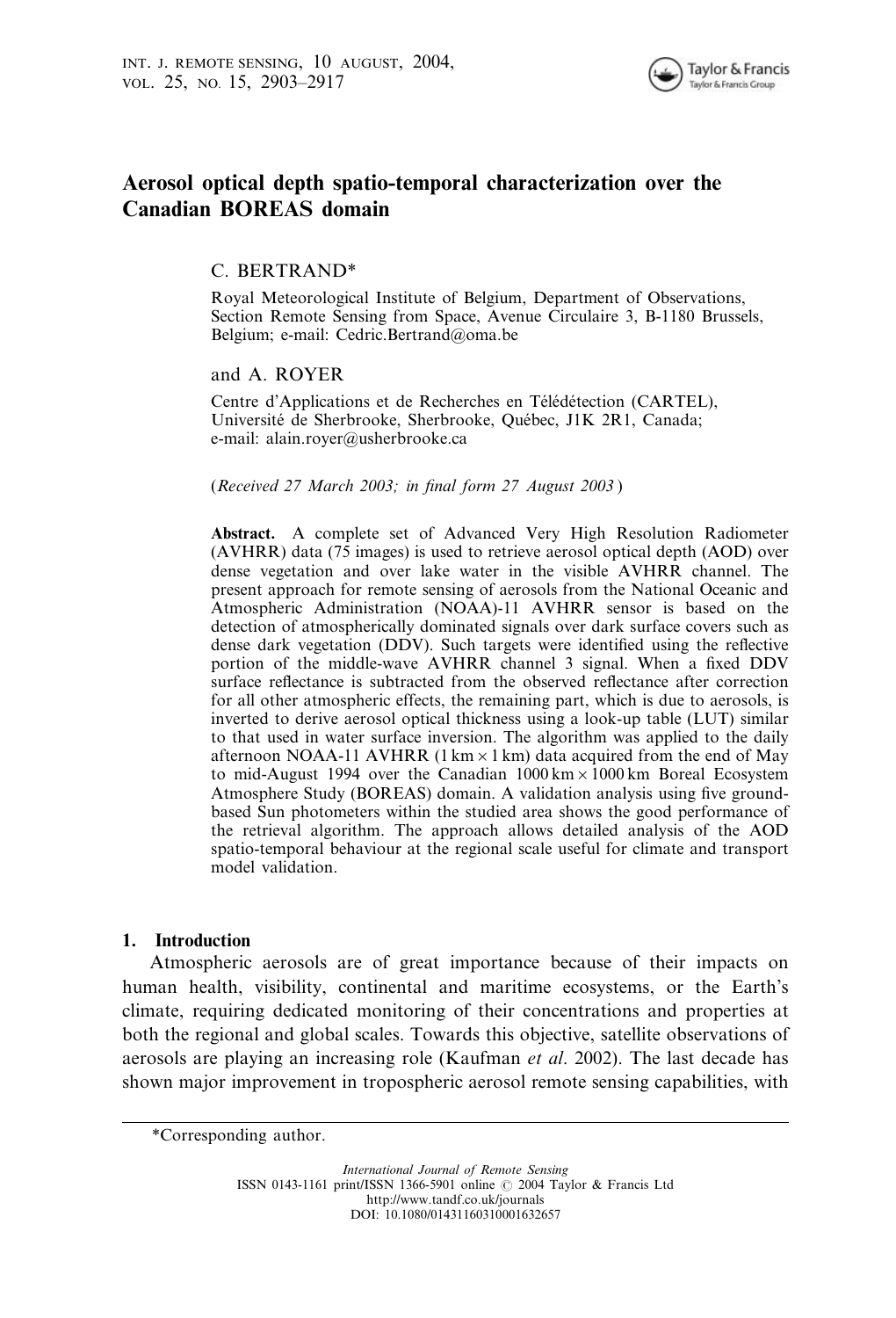spacecraft now carrying sensors especially devoted to this application (e.g. the Polarization and Directionality of the Earth's Reflectances (POLDER) instrument, the Moderate-resolution Imaging Spectroradiometer (MODIS), the Multi-angle Imaging Spectroradiometer (MISR), and the Advanced Along-track Scanning Radiometer (AATSR)). However, while these instruments specifically designed for aerosol retrievals now enable quantitative aerosol observations, only data originating from airborne instruments not explicitly designed for this application present long-term continuous measurement (which are particularly useful to evaluate the seasonal variations in aerosol concentrations and properties in numerical models) which the newest satellite sensors cannot provide for 20 years.

In that context, only aerosol products from the Total Ozone Mapping Spectrometer (TOMS) and from the Advanced Very High Resolution Radiometer (AVHRR) data turn out to be useful because of their long temporal series. TOMS, an ultraviolet scanning monochromator, was initially launched in 1978 on Nimbus-7. It is especially sensitive to absorbing aerosol particles, both over land and ocean, but is hampered in doing quantitative aerosol analysis by its large footprint (field of view of 50 km), which makes sub-pixel cloud contamination by far its largest problem (Torres et al. 1998). The other long-term sensor, AVHRR (long-term dataset since 1979), is a five-band cross-track scanning radiometer flown on National Oceanic and Atmospheric Administration (NOAA) polar orbiting satellites since 1978. The current version of the AVHRR was first launched in an afternoon orbit on NOAA-7 in 1981. Since then, AVHRR sensors have flown on three more afternoon NOAA satellites with the only gap in coverage from September 1994 to February 1995 when NOAA-11 AVHRR failed. The global afternoon coverage of nearly 20 years provides a significant opportunity to understand a long-term distribution of aerosols. Despite the absence of on-board calibration of the visible bands, research toward this end has begun and is in majority directed towards retrieving the most accurate aerosol information over the ocean (e.g. Higurashi et al. 2000, Stowe et al. 2002). Recently, Knapp and Stowe (2002) highlighted the potential for retrieving aerosol optical depth (AOD) also over land from AVHRR, particularly over a dark background.

The purpose of our research effort is to show that data originating from the AVHRR instrument are well suited for providing aerosol optical depth spatiotemporal information at more detailed scale in western Canada. The present approach is based on detection of aerosol over dark surface such as the dark dense vegetation (DDV) targets using the reflective part of the AVHRR  $3.55-3.93 \mu m$ channel. The method is applied to NOAA-11 AVHRR  $(1 \text{ km} \times 1 \text{ km})$  data acquired from the end of May to mid-August 1994 over the Boreal Ecosystem Atmosphere Study (BOREAS) super-site. It is a  $1000 \text{ km} \times 1000 \text{ km}$  domain straddling the Canadian boreal forest (see Sellers et al. 1995).

#### 2. Data processing and dark surface identification

#### 2.1. Data pre-processing

The daily afternoon NOAA-11 AVHRR data from 24 May to 14 August 1994 acquired from Environment Canada's high-resolution picture transmission (HRPT) site (Edmonton, Canada), were processed in order to produce calibrated, cloudscreened and co-registrated (1 km polar stereographic projection) images over the  $1000 \text{ km} \times 1000 \text{ km}$  BOREAS site (Bussières *et al.* 2002). Orbits were selected to have the smallest possible satellite viewing angle for the analysis. At-sensor visible reflectances in channel 1 ( $0.58-0.68 \mu m$ ), near-infrared (NIR) reflectances in channel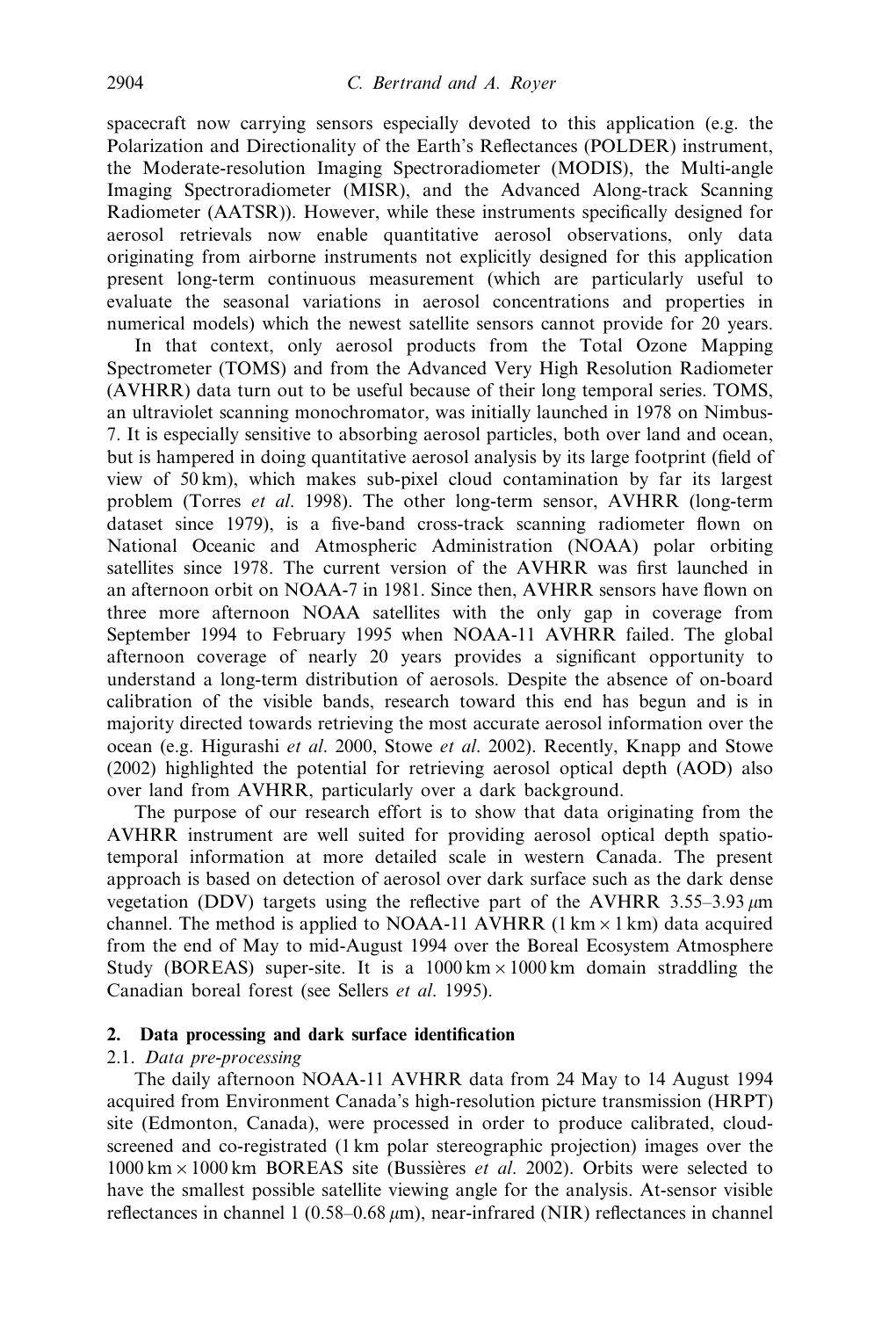2 (0.725–1.10  $\mu$ m) and radiances in channel 3 (3.55–3.93  $\mu$ m) were generated according to the NOAA calibration procedures taking into account time-dependent gain and offset coefficients. Brightness temperatures in channels 4 (10.3–11.3  $\mu$ m) and  $5$  (11.5–12.5  $\mu$ m) used here to detect clouds and to derive reflectivity in channel 3 (see § 2.2) were calibrated using in-orbit time-varying gain and offset coefficients and corrected for nonlinearity. The land surface temperatures were then derived by applying the split window approach (Sobrino  $et$  al. 1991) for atmospheric correction.

The presence of cloud was determined by examining the properties of AVHRR channels 2 and 4. Each scene was examined individually to determine the combination of thresholds in AVHRR NIR reflectance (channel 2) and brightness temperature (channel 4) that provide the best discrimination between land and clouds. For each AVHRR pixel in a scene, if the NIR reflectance exceeded 25% and if the brightness temperature was less than a scene-dependent threshold ranging from 268–276 K, the pixel was classified as cloudy. Note that thin cirrus clouds are sometimes not eliminated (e.g. Bussières 2002, Bussières et al. 2002) when applying such a cloud screening procedure. This residual cloud contamination is discussed later.

The last processing step was to characterize the atmospheric conditions for each scene, and in particular the water vapour content variations. Due to the large area analysed, sparse weather station measurements over the BOREAS site cannot be used for the overall area. To overcome this difficulty, the gridded water vapour content from the Canadian operational weather forecasting regional finite element model (RFE) (Mailhot et al. 1995) has been used. Note that the RFE gridded water vapour content data were calibrated against synchroneous Sun photometer water vapour measurements during the same period (see Halthore *et al.* 1997) as an unexplained bias has been observed between the model and calibrated groundbased measurements. This allowed us to estimate for each pixel in a scene the water vapour content taken as input for atmospheric correction of channels 2, 3, 4 and 5 (water vapour transmission and split window algorithm).

#### 2.2. Estimation of the reflectivity signature at 3.75 µm from AVHRR data

Remote sensing of aerosol over land is complicated because reflection of sunlight by the variable surface cover can be confused with the backscattering by the aerosol layer. The lower the surface reflectance, the lower is the effect of uncertainty in the surface properties on remote sensing of aerosols using radiance. Kaufman and Sendra (1988) suggested to detect dark targets by using the vegetation index (the Normalized Difference Vegetation Index (NDVI) composed of radiances in the red and NIR channels) measured at the top of the atmosphere (TOA). Determination of dark pixels using the vegetation index is, however, affected by the sensitivity of the vegetation index itself to aerosols. To avoid this feedback loop the method was applied only to images for which it was known a priori that dense vegetation pixels were present in the image (Soufflet *et al.* 1997). An alternative technique is the use of longer wavelengths that are less sensitive to the aerosol scattering while still sensitive to the surface characteristics to locate dark pixels. As an example, the use of the  $3.75 \mu m$  AVHRR channel allows to alleviate the restriction associated with the vegetation index when detecting dense vegetation (Holben et al. 1992, Kaufman and Remer 1994). The advantage of this long wavelength is that it is not affected by accumulation mode aerosol, e.g. sulphates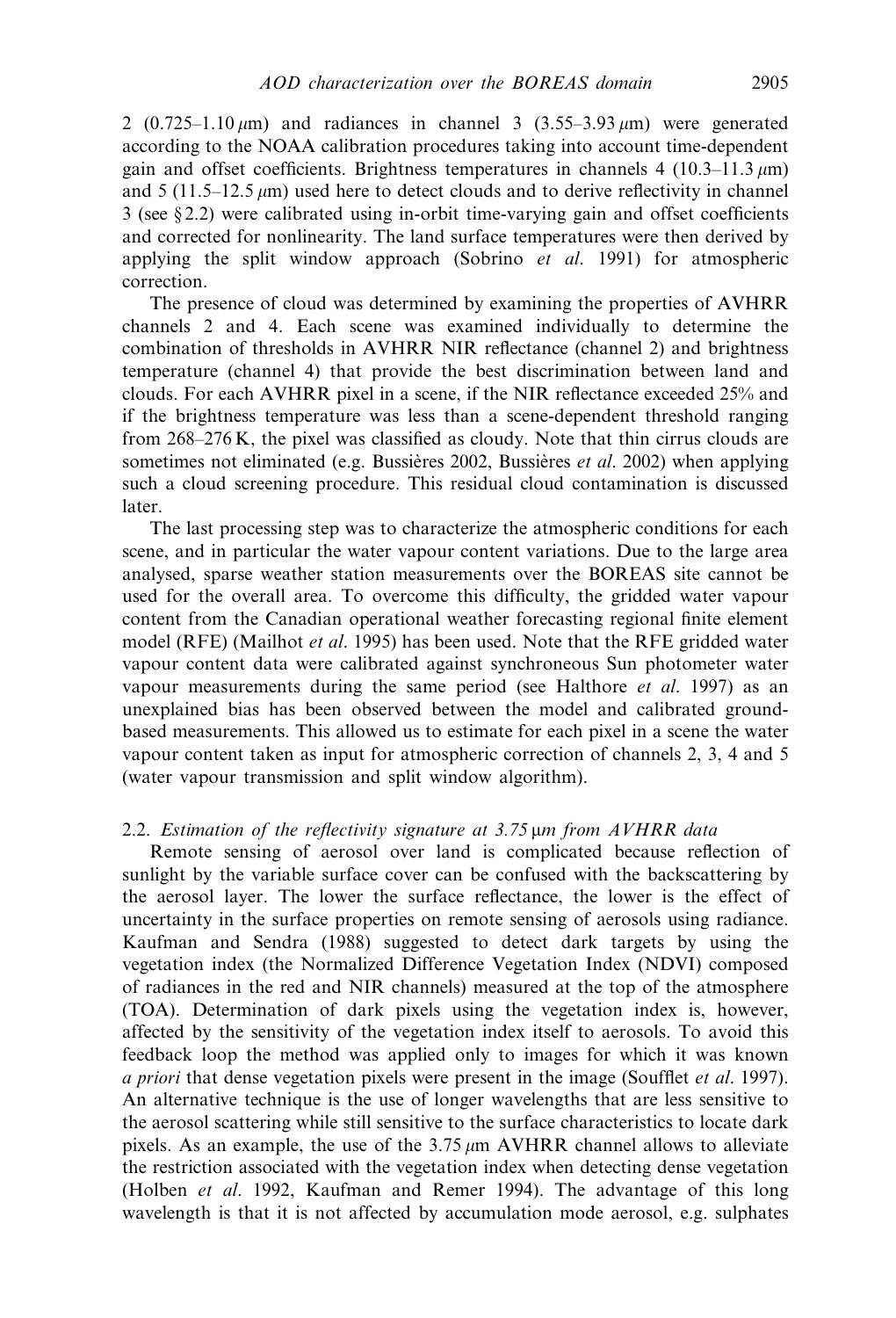and organic particles (Kaufman and Remer 1994), though it could be affected by dust (Ackerman 1989). The measured reflectance in this channel can be used to detect forested or dense vegetation pixels that are the darkest pixels over land. In addition, Kaufman and Remer (1994) emphasized that the apparent reflectance in the  $3.75 \mu m$  AVHRR channel is well correlated with the reflectance in channel 1  $(0.64 \,\mu\text{m})$ .\* However, as the 3.75  $\mu$ m is affected by emitted radiation and atmospheric absorption, the determination of the presence of the dark pixels in the red  $(0.64 \mu m)$  AVHRR channel using their reflectivity signature at 3.75  $\mu$ m therefore requires to correct the  $3.75 \mu m$  channel from thermal emission and water vapour absorption before processing.

Assuming that the effect of aerosols in the thermal range (channels 3, 4 and 5 of AVHRR) is negligible, we used the method developed by Roger and Vermote (1998) to retrieve the reflectivity signature at  $3.75 \mu m$  from AVHRR data. This method consists of estimating the part of the signal in channel 3 due to emitted radiation and subtracting it from the total signal to deduce the reflective component by dividing the remaining signal component by atmospheric transmission and solar irradiance. The thermal component in channel 3 is expressed as a second-degree polynomial of the observed signals from channels 4 and 5 and emissivities in 4 and 5. Over clear lake (no aerosol, no cloud) the emissivities in channels 3, 4 and 5 are modelled as a function of the agitation state of the surface (Masuda *et al.* 1988). Over land, as the surface emissivities in channels 3, 4 and 5 are unknown and vary with cover type (Van de Griend and Owe 1993), the emissivity in the infrared channels is taken as a function of surface greenness and assumed to be equal to a linear function of the logarithm of NDVI (Van de Griend and Owe 1993).

The water vapour transmittance is computed as a double exponential function of the air mass and the water vapour amount,  $U_{H_2O}$ , according to the formulation provided by Roger and Vermote (1998). The other atmospheric gases interacting primarily in the range of wavelengths over channel 3 are  $O_3$ ,  $H_2O$ ,  $CH_4$ ,  $N_2O$ ,  $N_2$ and  $CO<sub>2</sub>$ . Their transmittances are assessed by a second degree polynomial function in the air mass (see Roger and Vermote 1998 for further information).

Finally, the 'dark targets' are selected over land by considering pixels whose reflectance at 3.75  $\mu$ m is between 0–0.05 and whose NDVI is greater than zero (to eliminate waterbodies). When identified in the image, we assigned a surface reflectance value of respectively 0.025 and 0.015 for the dark surface pixels over land and lake in AVHRR channel 1. These surface reflectance values appear as those that minimize the difference between the retrieved and measured AOD (see discussion in § 4). For the boreal evergreen coniferous forest they can be assumed to be relatively constant and homogeneous over the summer season even if understorey vegetation may slightly change reflectances (Cihlar et al. 1997).

## 3. Aerosol optical depth retrieval algorithm

Remote sensing of aerosol stems from the relationship between the measured radiance at the TOA and the surface bidirectional reflectance properties. Therefore for a given atmospheric condition and assuming that the ground is Lambertian above dark pixels, the AOD retrieval consists of an iterative search for the

<sup>\*</sup>The presence of vegetation decreases the reflectivity in the visible channels due to chlorophyll absorption and in the mid-infrared channels due to absorption by liquid water associated with the plant. Wet soil has a lower reflectance in the visible channels due to lighttrapping capability and in the  $3.75 \mu m$  channel due to liquid water absorption.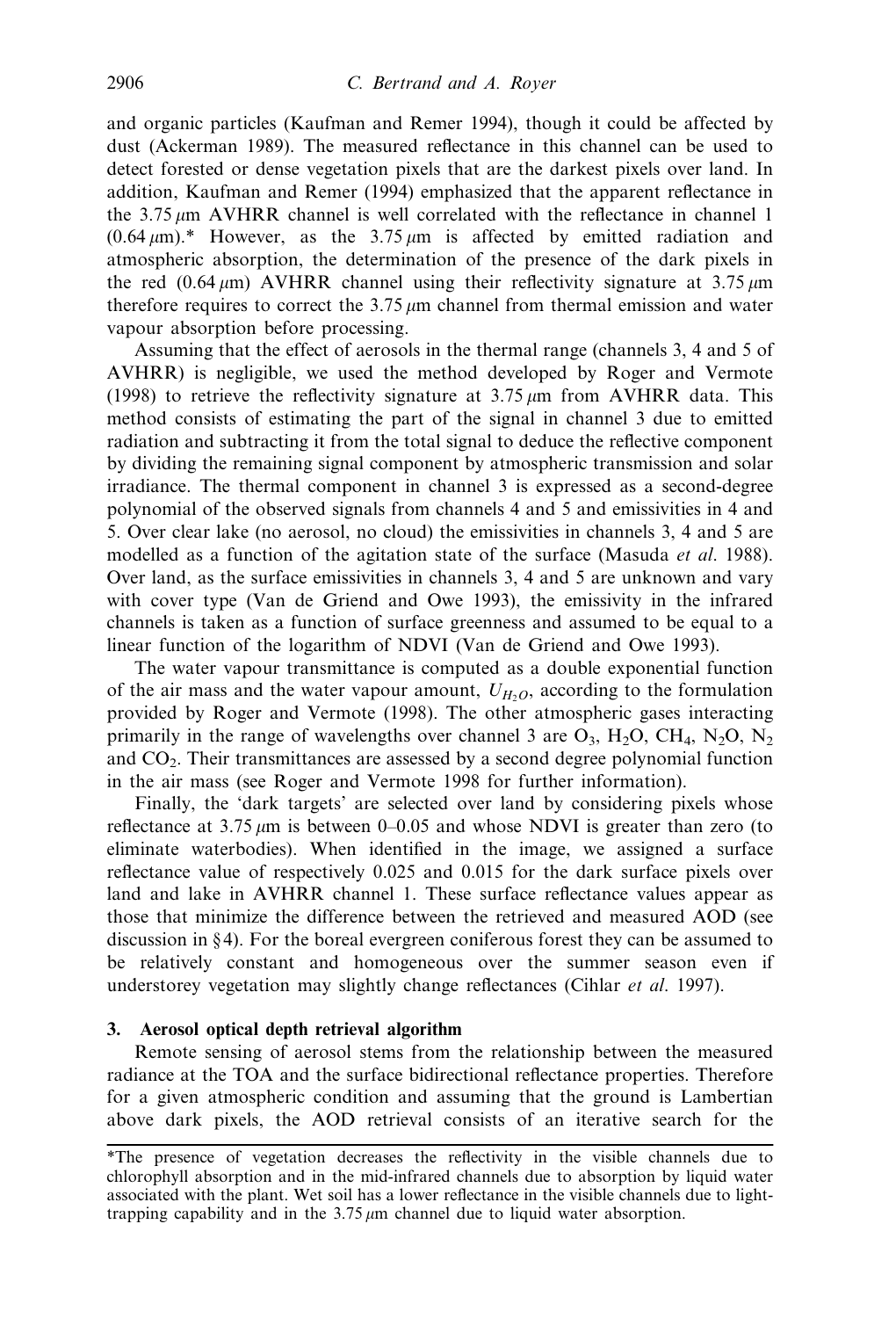atmospherically corrected reflectance value,  $\rho_{ac}$ , that produces a reflectance (or radiance) equal to the apparent reflectance (or apparent radiance) recorded by the sensor at the TOA,  $\rho_i^*$ :

$$
\rho_{ac}(\mu_s, \mu_v, \phi) = \frac{\rho'_{ac}}{1 + \rho'_{ac} S} \tag{1}
$$

where S is the spherical albedo of the atmosphere, and

$$
\rho'_{ac} = \frac{\frac{\rho_i^*(\mu_s, \mu_v, \phi)}{T_g} \rho_a(\mu_s, \mu_v, \phi)}{T(\mu_s) T(\mu_v)}
$$

where  $\rho_i^*$  is the input parameter and where all the other parameters (the gaseous transmission,  $T_g$ ; the path radiance,  $\rho_a(\mu_s, \mu_v, \phi)$ ; and the total upward,  $T(\mu_v)$ , and downward,  $T(\mu_s)$ , transmittance) are computed in the atmospheric conditions described by the user.

The gaseous transmission,  $T_g$ , accounts for the contribution from  $O_3$ ,  $O_2$  and H2O. Similarly to Roger and Vermote (1998) who expressed the gaseous transmittance in the AVHRR channel 3 as a function of the air mass, M, and the gases' concentrations, the contribution of  $O_3$ ,  $O_2$  and  $H_2O$  have been parametrized by running the 6S radiative transfer model (Vermote et al. 1997a) to determine the gaseous transmission for each gas in the AVHRR channel 1 for a range of total amount of gas and a range of viewing angles. The following analytical equation has been considered for the ozone transmission:

$$
T_g(O_3, M) = \frac{1}{1 + a_1(MU_{O_3})^{b_1}}
$$
\n(2)

where  $U_{O_3}$ , the total ozone amount (cm atm<sup>-1</sup>), is taken from the gridded ozone concentration climatology of London et al. (1976). The constants  $a_1$  and  $b_1$  are listed in table 1.

The formula adopted for oxygen is:

$$
T_g(O_2, M) = \exp(-a_2 M^{b_2})
$$
\n(3)

where the  $O_2$  concentration is considered to be invariant. The two constants  $a_2$  and  $b<sub>2</sub>$  are provided in table 1.

The analytical formulation for the water vapour transmission is:

$$
T_g(H_2O, M) = \exp\left[a_3 + b_3 \ln(MU_{H_2O}) + c_3 \ln^2(MU_{H_2O})\right]
$$
 (4)

where  $U_{H_2O}$ , the total precipitable water, is the corrected water content originating from the RFE model. The values of the three constants  $a_3$ ,  $b_3$  and  $c_3$  are provided in table 1.

Using the single scattering approximation, the path radiance,  $\rho_a(\mu_s, \mu_v, \phi)$ , is proportional to the AOD,  $\tau_a$ , the aerosol scattering phase function,  $P_a(\mu_s, \mu_v, \phi)$ ,

Table 1. Constants used in the atmospheric correction procedure (gaseous transmission) of the AVHRR channel 1 (equations  $(3)$ – $(5)$ ) (derived from Vermote *et al.* 1997a–6S model).

| $1 =$ | $a_i$        | b;          | $c_i$        |
|-------|--------------|-------------|--------------|
|       | 0.08717736   | 1.036156088 |              |
|       | 0.00217670   | 0.551440000 |              |
|       | $-0.0099062$ | 0.004764100 | $-0.0059961$ |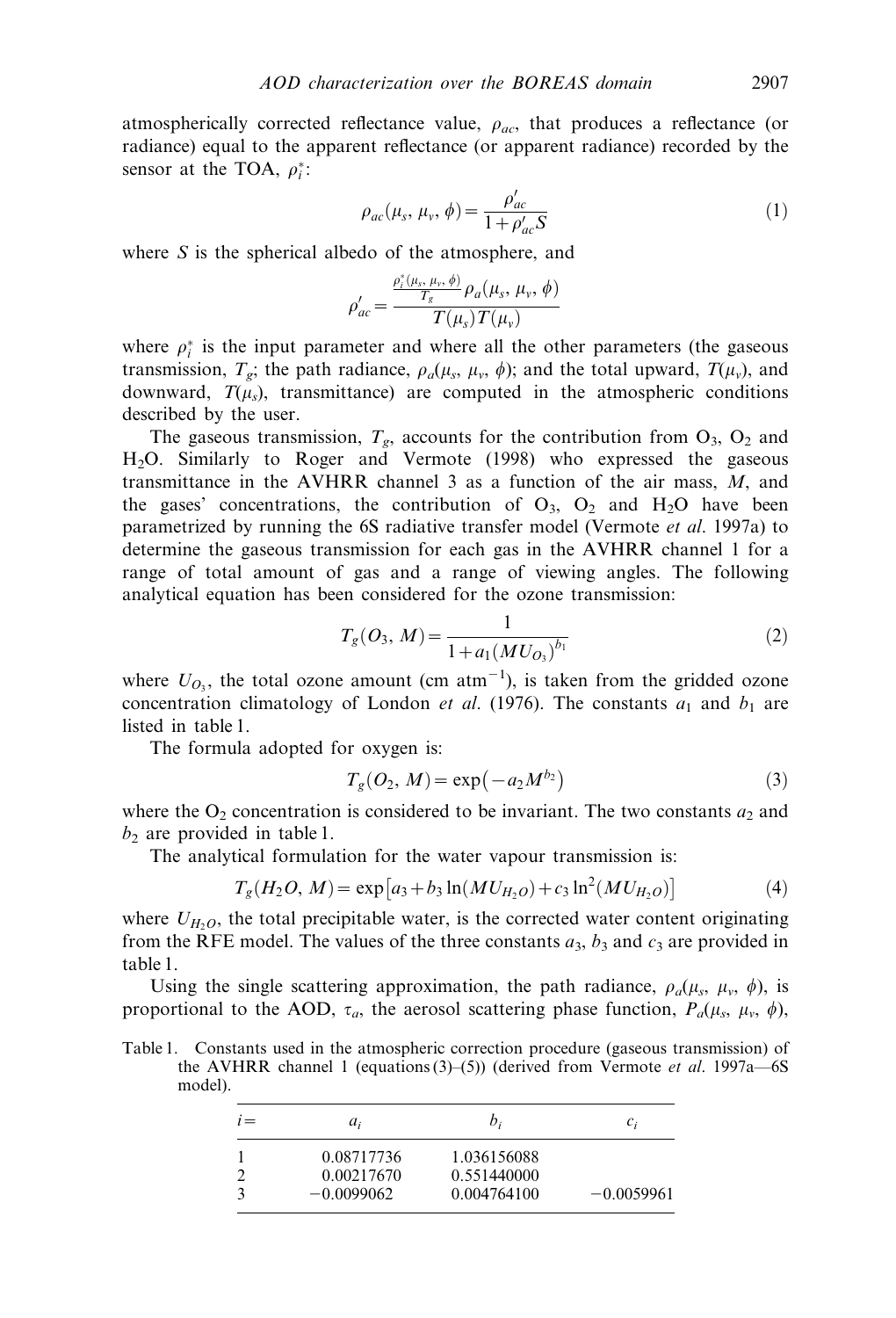and the single-scattering albedo,  $\omega_o$ , we can write:

$$
\rho_a(\mu_s, \mu_v, \phi) = \rho_r(\mu_s, \mu_v, \phi) + \frac{\omega_a \tau_a P_a(\mu_s, \mu_v, \phi)}{4\mu_s \mu_v}
$$
(5)

where  $\rho_r(\mu_s, \mu_v, \phi)$  is the path radiance due to molecular scattering,  $\mu_s$  and  $\mu_v$  the cosines of solar zenith angle and view angle respectively, and  $\phi$  the relative azimuth angle. In order to save computer resources but maintain a good accuracy, the Rayleigh reflectance, transmission and spherical albedo computation is based on analytical formulation developed by Vermote and Tanré (1992). This approach uses the quasi-isotropic behaviour of molecular scattering to develop an analytical expression of the atmospheric reflectance and uses a two-stream method corresponding to the Eddington approximation to describe the transmission function and compute the spherical albedo.

The total transmittance can be divided into a direct and a diffuse part such that:

$$
T(\mu_s) = e^{-\tau/\mu_s} + t_d(\mu_s)
$$
 (6)

and likewise for  $T(\mu_v)$ , where  $\tau$  is the total optical thickness and  $t_d$  the diffuse transmittance. The quantities  $\rho_a(\mu_s, \mu_v, \phi)$ ,  $t_d$  and S are functions of the optical thickness, single-scattering albedo, and phase function of the scatterers and absorbers in the atmosphere. They are provided by the use of an aerosol model. According to the geographical location of the BOREAS super-site we assigned the aerosol model to be a continental aerosol model (WCP112; World Meteorological Organization (WMO) 1986). It is worth pointing out that the use of such an aerosol model does not necessarily produce accurate representations of the aerosol size distribution or aerosol absorption, especially in the case of aerosols generated by forest fires.

As our algorithm is not appropriate to allow meaningful AOD retrievals in the Sun glint contaminated regions, measurement of radiances affected by Sun glint have been masked out. Namely, the normalized Sun glint radiance is computed based on the assumption that the wind-ruffled lake surface consists of a collection of individual facets obeying the slope statistics derived by Cox and Munk (1954). As an approximation, the normalized Sun glint radiance is computed with a further assumption that the wind-ruffled surface slope distribution is independent of the wind direction and by considering an invariant lake surface wind speed of  $7.5 \text{ m s}^{-1}$ . A mask is applied to areas where normalized glint radiance is greater than a predetermined threshold (here taken to be 0.005) and the AOD retrieval algorithm is not applied.

Finally, since it is computationally prohibitive to run a radiative transfer model for every dark pixel in the image in order to compute  $\rho_a(\mu_s, \mu_v, \phi)$ ,  $t_d$  and S, the AOD is retrieved using a look-up table (LUT) that relates a Lambertian surface reflectance to the recorded radiance as a function of the optical depth and the viewing and illumination geometry. The LUT computations were performed by running the 6S code (Vermote *et al.* 1997a) for 73 relative azimuth angles starting at  $0^{\circ}$  with a step of 2.5 $^{\circ}$ , 22 solar and view zenith angles starting at 2.48 $^{\circ}$  with a step of  $3.71^\circ$ , and 10 AOD values varying from 0.05 to 2. Similar LUTs are described in Fraser *et al.* (1992) who reported that errors in the derived surface reflectance resulting from interpolation between entries in the LUT are large only when either Sun angle or view angle are extreme  $($ >70 $\degree$ ). Uncertainty caused by interpolation from the LUT was found to cause errors in the corrected reflectance of less than 0.005 for surface reflectance of 0.05. The Lambertian approximation error may be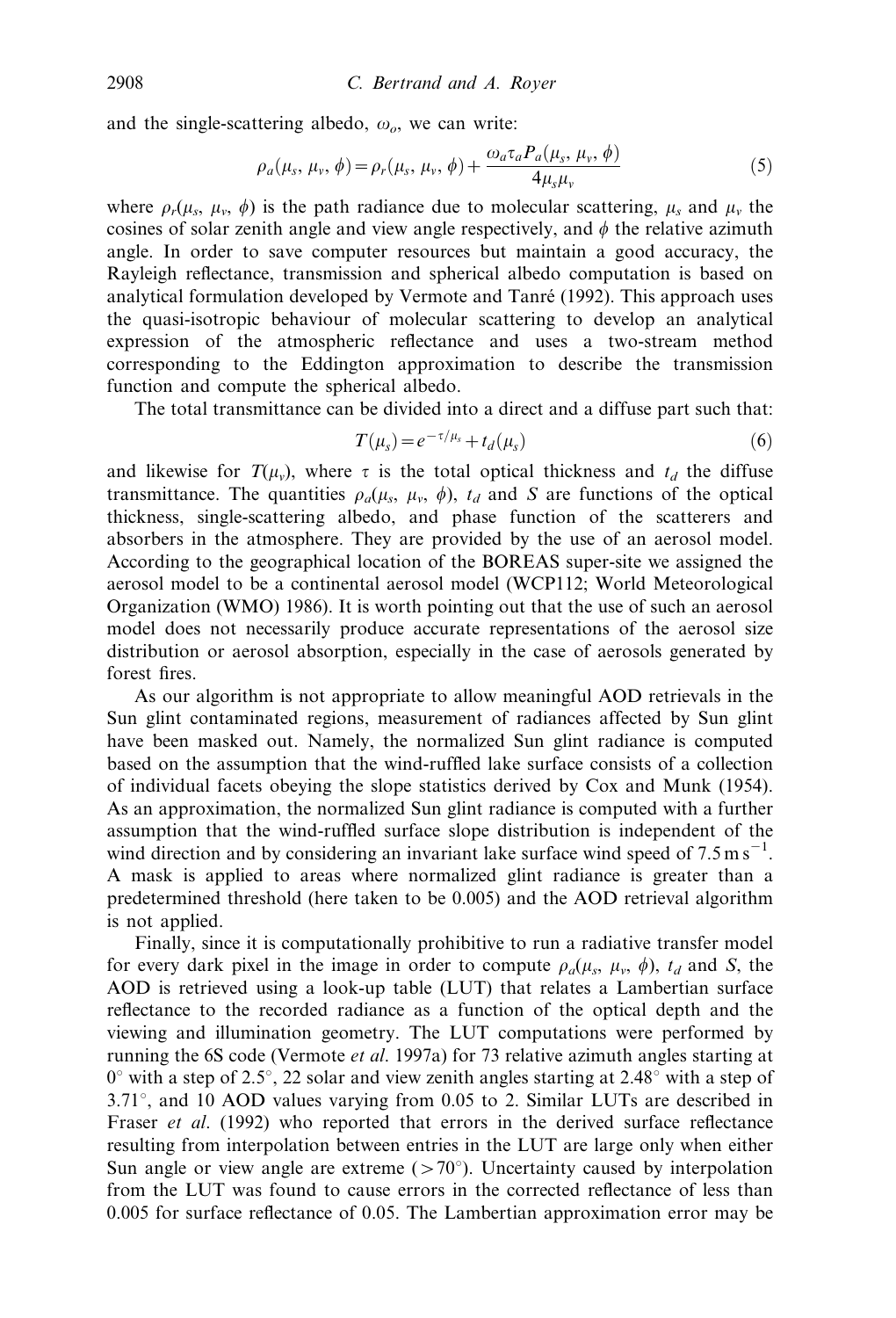the most important error in the atmospheric correction process. Nevertheless, Lee and Kaufman (1986) have shown that the error resulting from this approximation is small for dark surfaces used to derive the aerosol path radiance and optical depth. More specifically, these authors have shown that the error is small outside the backscattering direction (hotspot) and expected to be larger at short wavelengths and with increasing solar zenith angle.

### 4. Results

The algorithm was applied to NOAA-11 AVHRR data acquired from 24 May to 14 August 1994 over the Canadian BOREAS super-site. An evaluation of the resulting optical depths was undertaken by comparing them to ground measurements obtained by Cimel Sun photometers. Indeed, as illustrated in figures 3 and 4, five AEROCAN sites (the Canadian subnetwork of the federated Aerosol Robotic Network (AERONET)) are present in the BOREAS domain. Two of them are located in Saskatchewan, namely at Waskesiu and in the Southern Study Area (SSA\_YJP\_BOREAS) experiment site, the three other locations (Thompson, Flin-Flon and the Northern Study Area (NSA\_YJP\_BOREAS experiment site)) being in Manitoba. AEROCAN Sun photometer data are collected at these sites simultaneously with the satellite data.

It is worth pointing out that whereas AVHRR achieves a complete coverage of the BOREAS domain once a day, Sun photometer retrievals occur several times a day, but only over individual instrumented locations. AEROCAN AOD data are acquired at 15-min intervals. Therefore, it is necessary to compare spatially averaged AVHRR pixels with synchronous AEROCAN measurements for many reasons. First, the parameter value in an image pixel represents a spatial average over the pixel surface (an area of  $1 \text{ km} \times 1 \text{ km}$  for AVHRR-derived AOD), and cannot be justifiably equated with a point value measured with a Sun photometer. Secondly, even if the pixel is small enough to represent a point, it is extremely unlikely that it would represent the same conditions as a Sun photometer point data, since their observation axes are different and the atmosphere is constantly in motion. Again, clouds may obscure an AVHRR pixel directly over a Sun photometer site, but may not affect nearby pixels. In the same way, times of Sun photometer measurements seldom coincide exactly with AVHRR overpass times, the closest pair being often larger than 5 min apart. With cloud contamination and consequent data filtering, the shortest time difference can stretch even longer. Therefore, to validate our retrieval scheme, we have compared spatially averaged AOD values from AVHRR (the mean of maximum 100 AVHRR pixels in a square box of  $10 \text{ km} \times 10 \text{ km}$  centred over the Sun photometer sites) with the closest Sun photometer AOD measurements within  $+30$  min of AVHRR overpasses. Finally, using the Angström coefficient computed from CIMEL measurements at 670 nm and 440 nm to describe the AOD spectral behaviour (see Bokoye et al. 2001), we derived CIMEL AOD values at 640 nm.

Comparisons of retrieved AVHRR channel 1 optical depth using a continental aerosol model versus the measured optical depth are provided in figure 1 and show good agreement. Also highlighted in this figure is a net overestimation which occurs in some retrieved AOD values with regard to ground measurements. For each of the four AOD overestimations identified in figure 1, we provide in figure 2 the full day Sun photometer records. Figure 2 shows that the satellite samplings occurred during time periods for which no Sun photometer measurements were reported due to a cloudy atmosphere above the AEROCAN sites. Figure  $2(a)$  clearly indicates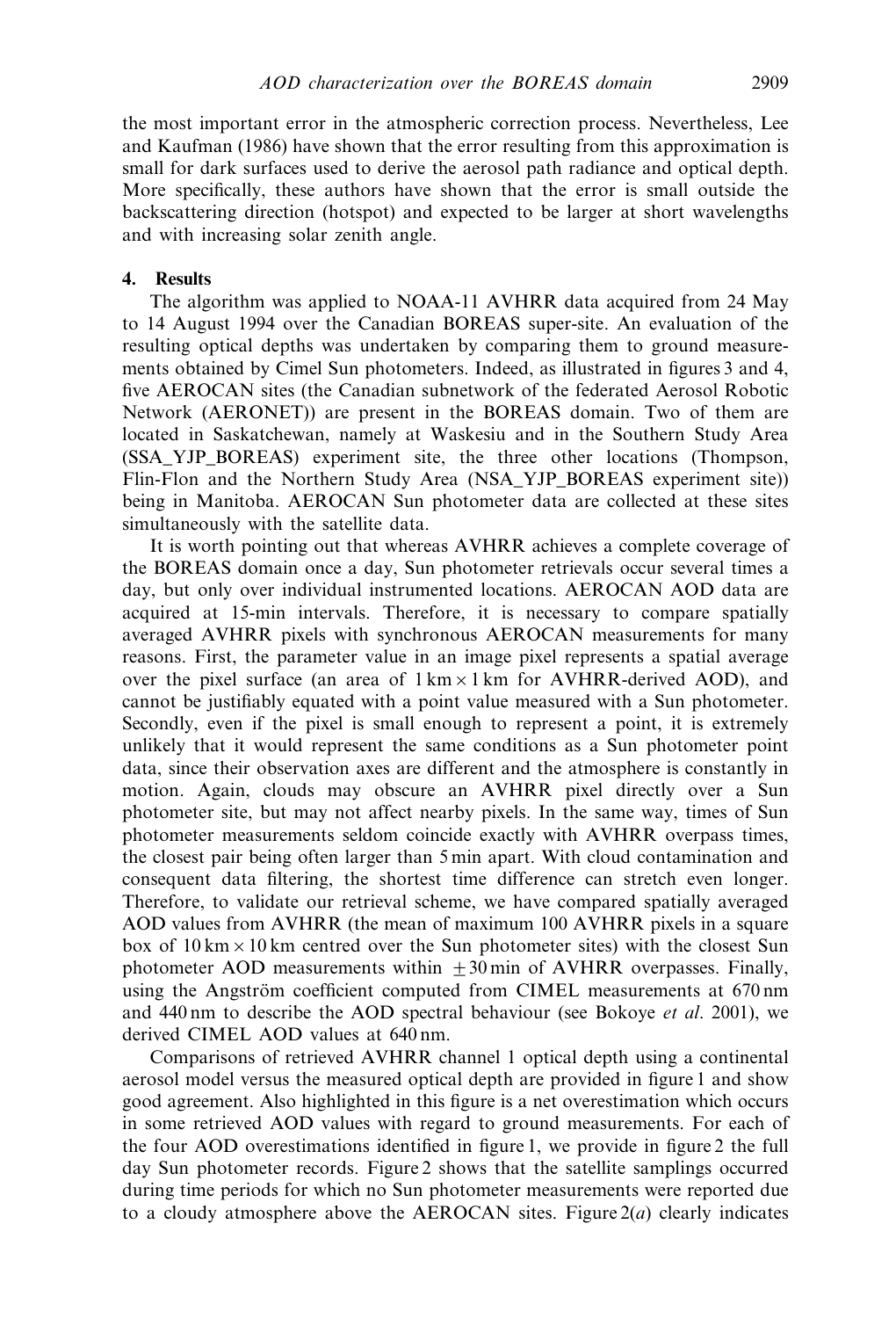

Figure 1. Retrieval of optical depth in AVHRR channel 1 using the 'dark targets' approach (reflectivity signature at  $3.75 \mu m$  is used for 'dark targets' detection) compared with Sun photometer data.

that the overestimation in the retrieved AOD results from cloud contamination. Therefore it illustrates the failure of the cloud screening procedure based on brightness temperature thresholds (Derrien et al. 1993, Jones et al. 1996) applied during the data pre-processing in the detection of thin clouds.

Another difficulty which appears in addition to the cloud contamination when comparing the retrieved with the measured AOD value is the fact that, as in Vermote et al. (1997b), the AOD is retrieved from an averaged 'dark target' reflectance in channel 1 computed on a  $10 \text{ km} \times 10 \text{ km}$  area around the Sun photometer (note that Vermote *et al.* 1997b considered a 50 km  $\times$  50 km area around the Sun photometer). The averaged reflectance can therefore potentially be contaminated by undetected cloudy pixel(s) in the vicinity of the AEROCAN site while at the same time the sky was free of clouds above the CIMEL instrument. Such a possibility explains why the algorithm overestimated the AOD value reported in figure  $2(d)$  while the gap between the satellite sampling and the closest Waskesiu ground measurement on 31 July was less than 5 min. Removing these four cloudy contaminated AOD values allows to increase the correlation coefficient between retrieved and measured AOD values up to  $0.95$  (RMSE =  $0.058$ ; note that prior to this correction,  $RMSE = 0.102$ .

On the other hand, the slight underestimation reported in figure 1 for the high AOD Thompson value illustrates the impact of an error on the aerosol model, i.e. by correcting with a continental model when the actual aerosol was smoke (biomass burning) since these models have different phase functions, single scattering albedos and spectral dependence of extinction coefficients. Indeed such an AOD value is clearly associated with the occurrence of a forest fire (Li  $et$  al. 2000, O'Neill  $et$  al. 2002); however, we have only considered a continental aerosol model when computing the path radiance, the spherical albedo and the diffuse transmittance. As an example, Fraser *et al.* (1992) reported that uncertainty in the input aerosol phase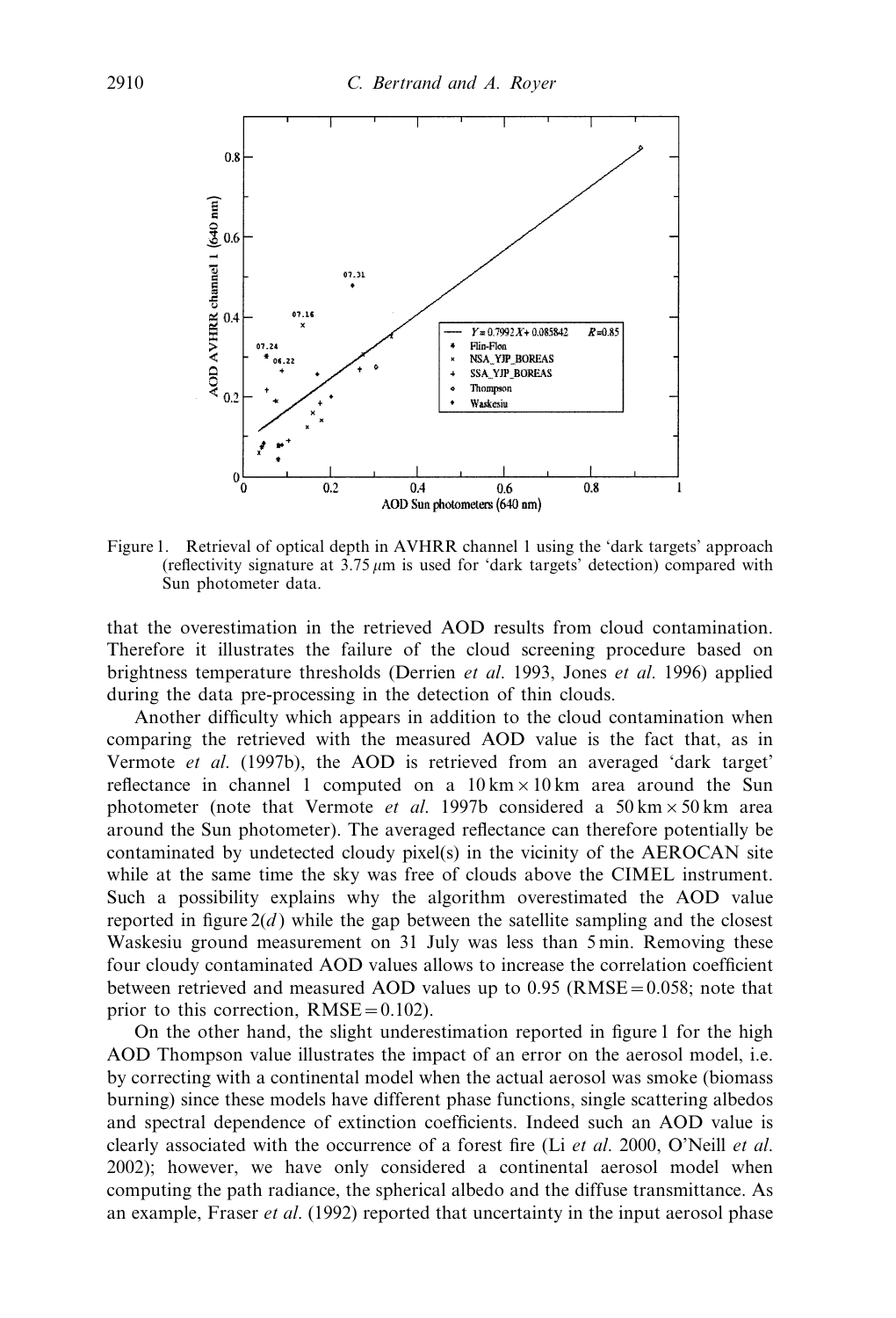

Figure 2. Examples of problematic temporal mismatching when comparing aerosol optical depth from AVHRR channel 1 retrieval with Sun photometer data.

function can cause uncertainty in the correction by as much as 0.02 in reflectance units for a surface reflection of 0.05. By contrast, uncertainty in the input aerosol single scattering parameter causes smaller uncertainties, less than 0.005 (Vermote and Vermeulen 1999).

Additional confidence in our AOD retrieval procedure relies on the continuity that appears between AOD values retrieved above the boreal forest and above the lake surfaces. Moreover, these AOD values are well in accordance with Li et al. (1996) and Loechel *et al.* (1997). Such a smooth transition in the AOD values retrieved above these two surface types is well illustrated in figure 3 where the AOD patterns retrieved above Lake Winnipeg (lower right part of the image) are well in agreement with the patterns retrieved above the neighbouring DDV surfaces. It is worth pointing out that while Soufflet *et al.* (1997) assumed a surface reflectance value of respectively 0.023 and 0.013 for dark surface pixels over land and lake in the AVHRR channel 1 to perform their inversion procedure, we assigned a reflectance value of 0.025 for the DDV surfaces and 0.015 for the lake surfaces in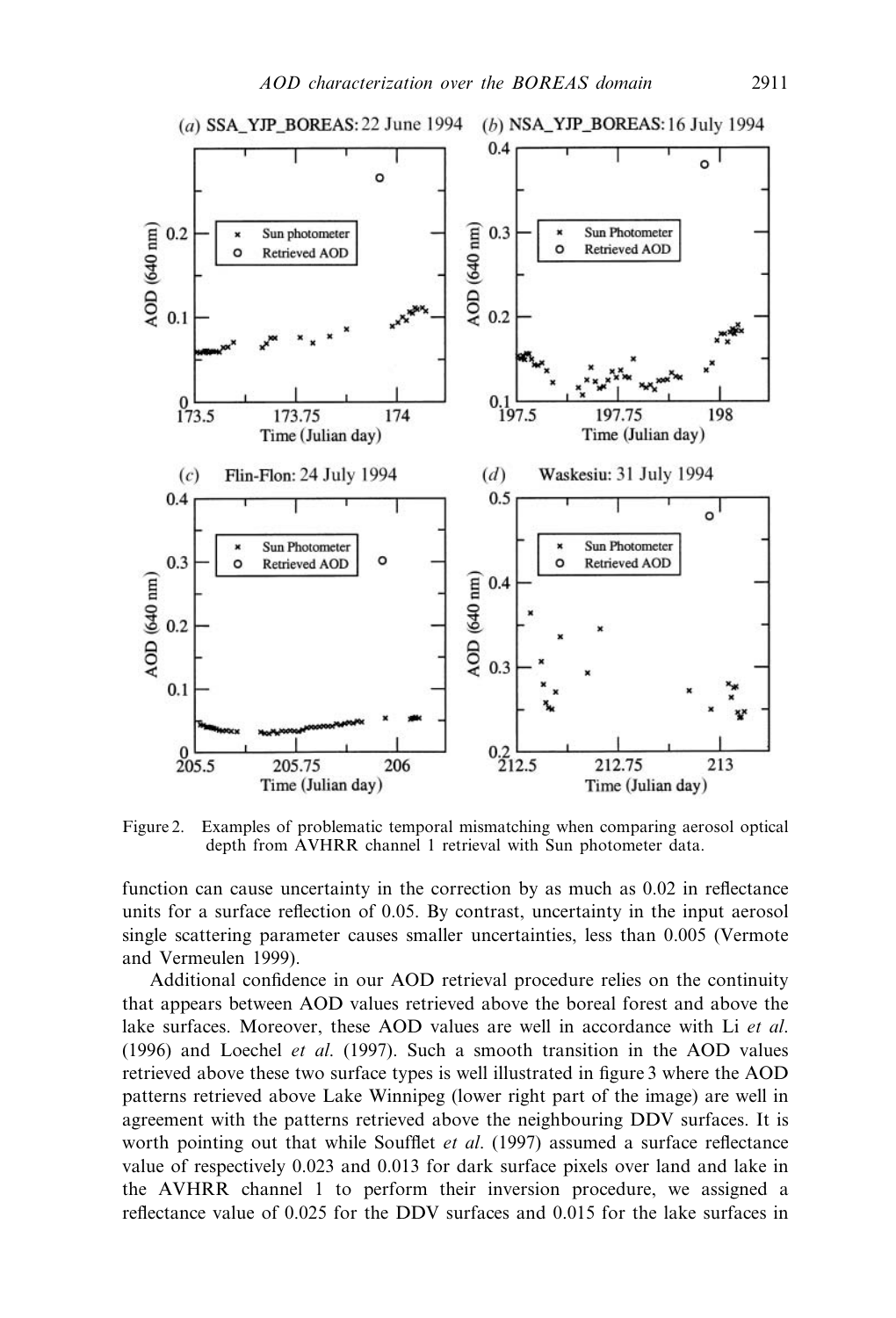

Figure 3. Aerosol optical depth derived from cloud-free NOAA-11 AVHRR channel 1 reflectance data over the BOREAS super-site on 7 July 1994 (Julian day 190).

this channel. These two values give the best continuity between the AOD fields retrieved above DDV surfaces and lake surfaces, among the different surface reflectance values we have considered in the inversion scheme (namely 0.023, 0.025 and 0.028 for dark land, and 0.013 and 0.015 for water surface). In addition a surface reflectance value of 0.025 for the dark surface pixels over land in AVHRR channel 1 accounts for the better correlation coefficient when comparing the retrieved AOD values with the five AEROCAN Sun photometer data.

Two animations (available at ftp://gerb.oma.be/cedric/) provide the time evolution of the AOD derived from NOAA-11 AVHRR channel 1 reflectance data over the BOREAS domain from the end of May to mid-August 1994. The file 'AOD-BOREAS94\_B.gif' displays the direct result of the AOD retrieval scheme on



Figure 4. End of May/June/July/mid-August 1994 map of aerosol optical depth derived from NOAA-11 AVHRR channel 1 reflectance data over the BOREAS super-site.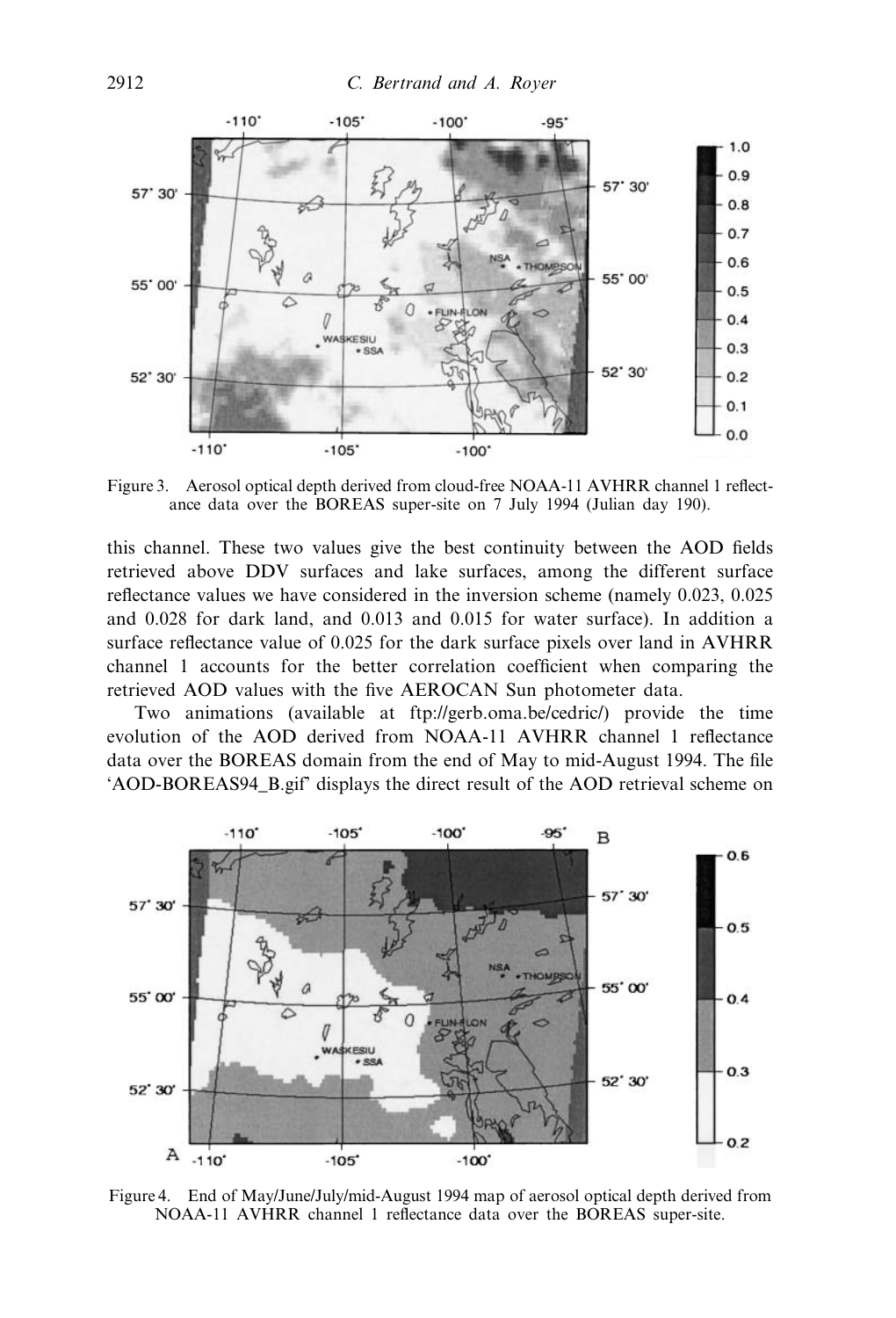

Figure 5. AOD time evolution along the section AB (as defined in figure 4) in the BOREAS super-site as retrieved from NOAA-11 AVHRR channel 1 reflectance data from 24 May to 14 August 1994.

a  $10 \text{ km} \times 10 \text{ km}$  resolution. Due to the sparse AOD data resolution, we get an additional file 'AOD-BOREAS94\_I.gif' in which missing data were reconstructed using an interpolation method. The interpolation method we used relies on a cubic interpolation function requiring at least three retrieved AOD values and is performed inside an interpolation window of variable size centred on the mesh of the grid for which an AOD value has to be provided. When less than three retrieved AOD values are found in the interpolation window, no value is provided and the AOD is set to zero. These animations well indicate that the major source of AOD variability over the BOREAS domain is related to the occurrence of forest fires. As highlighted in figure 4, which provides a map of the averaged AOD from the end of May to mid-August 1994, these fires account for an AOD gradient over the BOREAS domain during the time period of investigation.

Figure 5 displays the AOD temporal evolution along the cross-section AB defined in figure 4 (from the lower left corner to the upper right corner). The white patterns in this figure essentially reflect the lack of AOD data due to a too sparse distribution of retrieved AOD values in the NOAA-11 AVHRR images. It is interesting to note that hotspot records (see table 2) performed on a 10-day composite basis from June to mid-August 1994 throughout Saskatchewan and Manitoba well agree with our AOD spatio-temporal characterization over the Canadian BOREAS domain. Table 2 indicates that from 1 June to 10 July, the total number of recorded hotspots in Manitoba was about twice the number recorded for Saskatchewan; parallel to that, figure 4 shows that on average the AOD was larger in Manitoba than in Saskatchewan. Finally, figure 5 indicates that, at least along the cross-section AB, the larger AOD values were found during the month of July in Manitoba as reported in the hotspot records in table 2.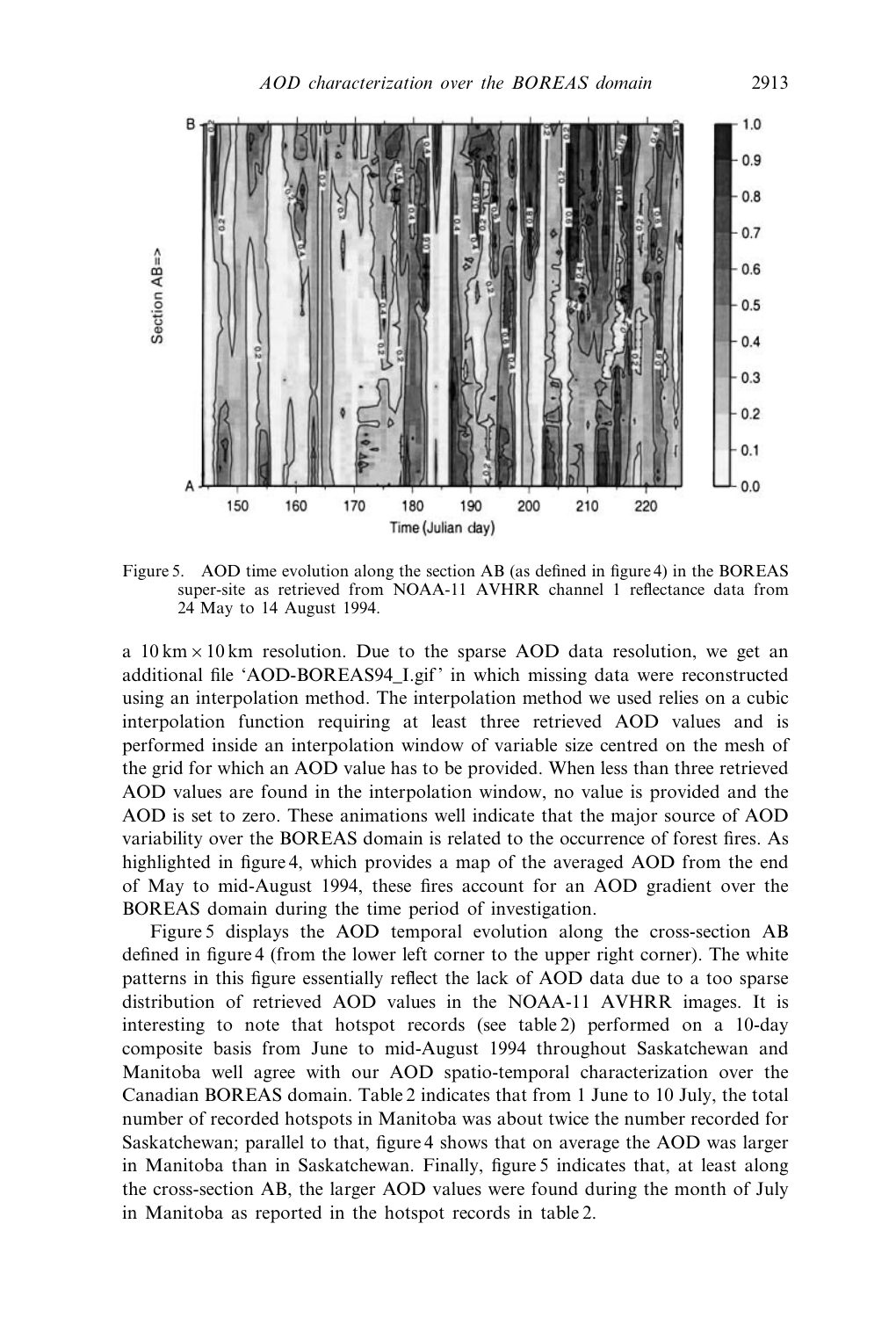| Time periods (1994) | Saskatchewan | Manitoba |
|---------------------|--------------|----------|
| $1-10$ June         | 432          | 144      |
| $11-20$ June        | 34           | 29       |
| $21-30$ June        | 1387         | 826      |
| $1-10$ July         | 945          | 1157     |
| $10-20$ July        | 454          | 2043     |
| $21-31$ July        | 585          | 1698     |
| $1-10$ August       | 783          | 3106     |
| Total               | 4620         | 9003     |

Table 2. Hotspots for 10-day composite number from 1 June to 10 August 1994 recorded throughout Saskatchewan and Manitoba.

# 5. Conclusions and perspective

In this paper we have investigated the potential of AVHRR data to characterize the spatial and temporal variation of aerosol optical depth at the regional scale (western Canada). The methodology used to retrieve aerosol optical depths was based on the dark target approach over dense vegetation and dark water scenes since this approach is, with certain constraints, sensitive to aerosols over dense boreal forest at red wavelengths. More specifically, we have shown that the detection of dark surface pixels as a basis for remote sensing of aerosol over land can benefit substantially from detection of dark pixels using their reflectivity signature in the AVHRR 3.75  $\mu$ m channel. Applying the inversion algorithm to NOAA-11 AVHRR data acquired from 24 May to 14 August 1994 over the Canadian BOREAS super-site, we have shown that the major source of variability in the spatio-temporal distribution of the aerosol optical depth in the BOREAS domain during the time period of investigation was related to the occurrence of forest fires.

Comparison of the inversion results with ground data obtained from Sun photometers indicates a relatively good agreement between the retrieved and recorded aerosol optical depth values. This validation exercise has, however, highlighted two weakness in our retrieval procedure. The first is related to a thin cloud reflectance contamination. This drawback could be solved by performing an additional cloud screening before proceeding. The second source of error comes from the invariant use of a continental aerosol model which was made to compute the path radiance, the spherical albedo of the atmosphere, and the diffuse atmospheric transmittance. A way to remove this difficulty consists of the extension of our LUT to an additional aerosol model, namely a biomass burning aerosol model. The default will be to start the inversion procedure by considering the continental aerosol model and correct large retrieved aerosol optical depth values by performing an additional inversion which will then use the biomass burning aerosol model.

Finally, with these two adaptations we believe that applying our aerosol optical depth retrieval algorithm to the nearly 20 years' records of AVHRR data could be very valuable to determine the aerosol optical depth spatio-temporal dynamics over western Canada. Such a detailed analysis of the spatial and temporal behaviour of AOD at the regional scale is very useful for climate studies and for transport model validation.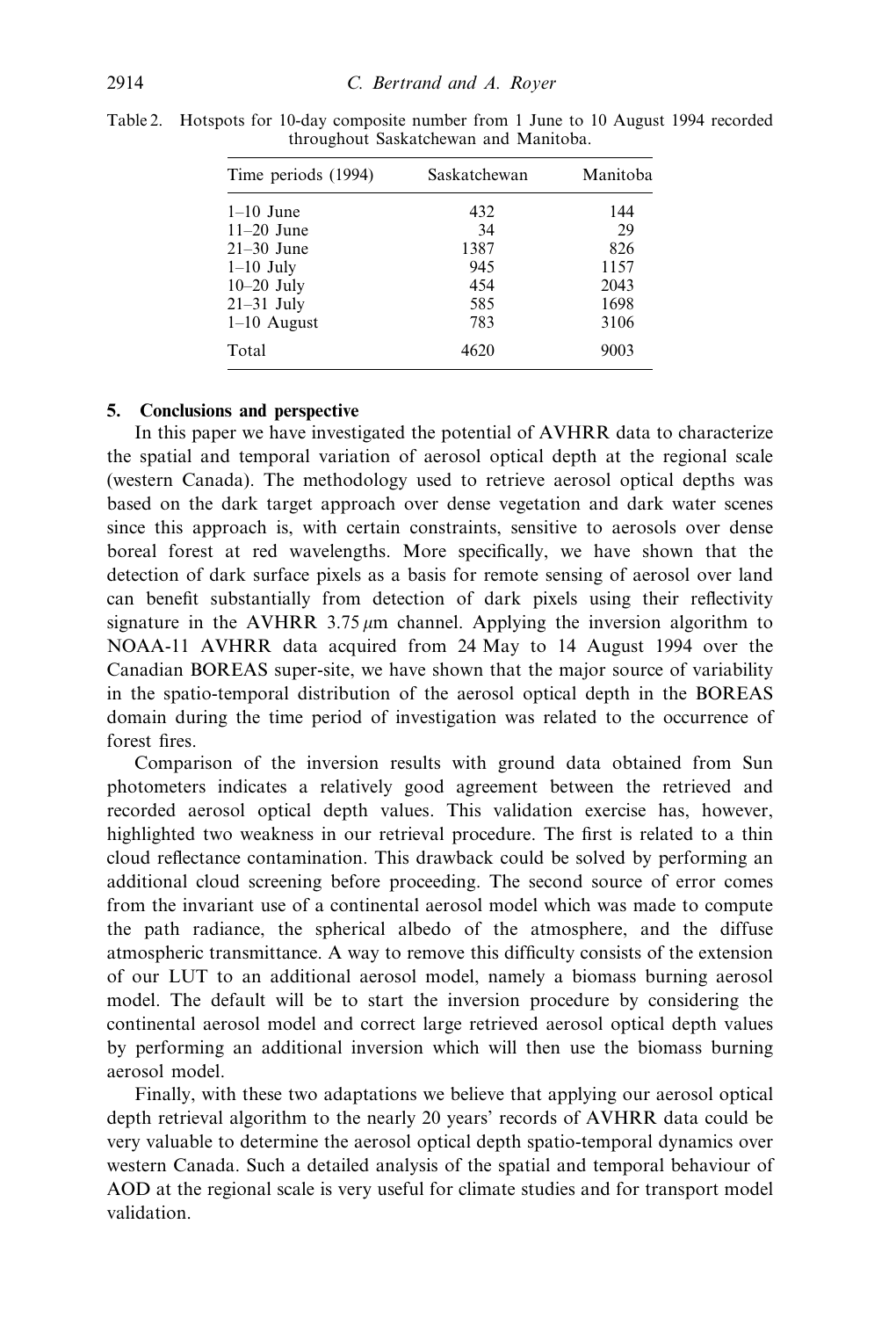### Acknowledgments

The authors are grateful to Normand Bussière (Environment Canada) for NOAA-11 AVHRR data pre-processing and gridded total precipitable water content from the RFE model. We thank Norman O'Neill (CARTEL/Université de Sherbrooke) for providing hotspot data and for his constructive remarks and comments. We are also especially grateful to Eric Vermote and Nasmi El Saleous (NASA/Goddard Space Flight Center–University of Maryland) for having provided us with their algorithm to retrieve the reflectivity signature at  $3.75 \mu m$ from AVHRR data and the LUT we used to invert the channel 1 AVHRR signal. This research was partly funded by the Natural Sciences and Engineering Research Council (NSERC) of Canada, the Canadian Climate Research Network (CCRN) and the Canadian Institute for Climate Studies (CICS). Cédric Bertrand was sponsored by the Quebec Ministry of Education and the Université catholique de Louvain (Belgium) for this work.

## **References**

- ACKERMAN, S. A., 1989, Using the radiative temperature difference at 3.7 and 11  $\mu$ m to track dust outbreaks. Remote Sensing of Environment, 27, 129-133.
- BOKOYE, A. I., ROYER, A., O'NEILL, N. T., CLICHE, P., FEDOSE-JEVS, G., TEILLET, P. M., and MCARTHUR, B., 2001, Characterization of atmospheric aerosols across Canada from a ground-based sunphotometer network: AEROCAN. Atmosphere–Ocean, 39, 429–456.
- BUSSIÈRES, N., 2002. Thermal features of the Mackenzie Basin from NOAA AVHRR observations for summer 1994. Atmosphere–Ocean, 40, 233–244.
- BUSSIERES, N., VERSEGHY, D., and MCPHERSON, J. I., 2002, The evolution of AVHRRderived water temperatures over boreal lakes. Remote Sensing of Environment, 80, 373–384.
- CIHLAR, J., CHEN, J., and LI, Z., 1997, Seasonal AVHRR multichannel data sets and products for studies of surface–atmosphere interactions. Journal of Geophysical Research, 102, 29 625–29 640.
- COX, C., and MUNK, W., 1954, Measurements of the roughness of the sea surface from photographs of the sun glitter. Journal of the Optical Society of America, 44, 838–850.
- DERRIEN, M., FARKI, B., HARANG, L., LE GLÉAU, H., NOYALET, A., POCHIC, D., and SAIROUNI, A., 1993, Automatic cloud detection applied to NOAA-11/AVHRR imagery. Remote Sensing of Environment, 46, 246–267.
- FRASER, R. S., FERRARE, R. A., KAUFMAN, Y. J., and MATTOO, S., 1992, Algorithm for atmospheric corrections of aircraft and satellite imagery. International Journal of Remote Sensing, 13, 541–557.
- HALTHORE, N. R., THOMAS, F. E., HOLBEN, B. N., and MARKHAM, B. L., 1997, Sun photometric measurements of atmospheric water vapor column abundance. Journal of Geophysical Research, 102, 4343–4352.
- HIGURASHI, A., NAKAJIMA, T., HOLBEN, B. N., SMIRNOV, A., FROUIN, R., and CHATENET, B., 2000, A study of global aerosol optical climatology with two-channel AVHRR remote sensing. Journal of Climate, 13, 2011–2027.
- HOLBEN, B. N., VERMOTE, E., KAUFMAN, Y. J., TANRÉ, D., and KALB, V., 1992, Aerosols retrieval over land from AVHRR data—application for atmospheric correction. IEEE Transactions on Geoscience and Remote Sensing, 30, 212–222.
- JONES, M. S., SAUNDERS, M. A., and GUYMER, T. H., 1996, Global remnant cloud contamination in the along-track scanning radiometer data: source and removal. Journal of Geophysical Research, 101, 12 141–12 148.
- KAUFMAN, Y. J., and REMER, L., 1994, Detection of forests using mid-IR reflectance: an application for aerosol studies. IEEE Transactions on Geoscience and Remote Sensing, 32, 672–683.
- KAUFMAN, Y. J., and SENDRA, C., 1988, Algorithm for automatic atmospheric corrections to visible near-IR satellite imagery. International Journal of Remote Sensing, 9, 1357–1381.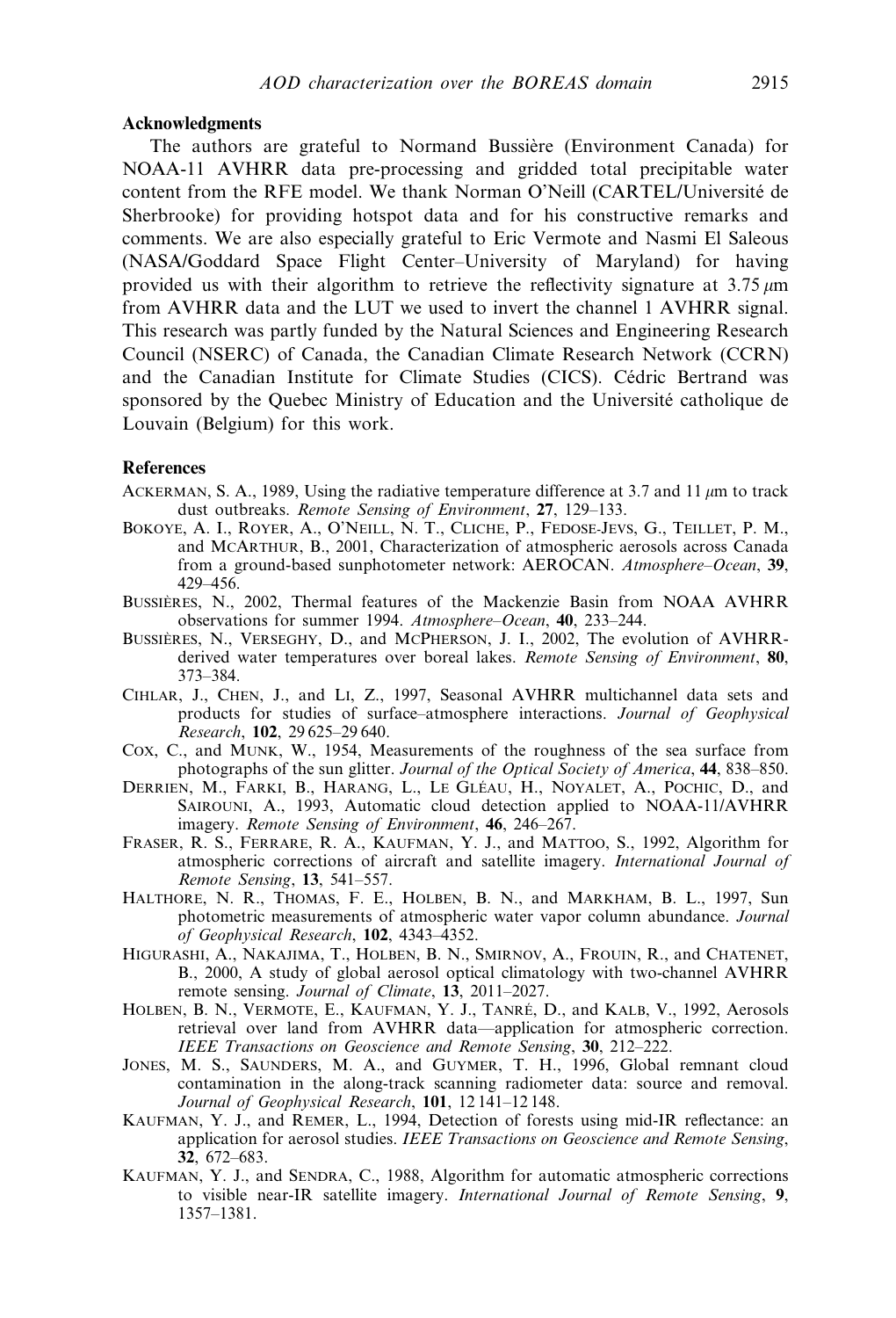- KAUFMAN, Y. J., TANRÉ, D., and BOUCHER, A., 2002, A satellite view of aerosols in the climate system. Nature, 419, 215–223.
- KNAPP, K. R., and STOWE, L. L., 2002, Evaluating the potential for retrieving aerosol optical depth over land from AVHRR pathfinder data. Journal of Atmospheric Science, 59, 279–293.
- LEE, T. Y., and KAUFMAN, Y. J., 1986, Non-Lambertian effects on remote sensing of surface reflectance and vegetation index. IEEE Transactions on Geoscience and Remote Sensing, **24**, 699-708.
- LI, Z., CIHLAR, J., ZHENG, X., MOREAU, L., and LY, H., 1996, The bidirectional effects of AVHRR measurements over boreal regions. IEEE Transactions on Geoscience and Remote Sensing, 34, 1308–1322.
- LI, Z., NADON, S., and CIHLAR, J., 2000, Satellite detection of Canadian boreal forest fires: development and application of an algorithm. International Journal of Remote Sensing, 21, 3057–3069.
- LOECHEL, S. E., WALTHALL, C. L., BROWN DE COLSTOUN, E., CHEN, J., MARKHAM, B. L., and MILLER, J., 1997, Variability of boreal forest reflectances as measured from a helicopter platform. Journal of Geophysical Research, 102, 29495-29503.
- LONDON, J., BOJKOV, R. D., OLTMANS, S., and KELLEY, J. L., 1976, Atlas of the global distribution of total ozone. July 1957–June 1967. National Center for Atmospheric Research Technical Note NCAR/TN/113+STR, NCAR, Boulder, CO, USA.
- MAILHOT, J., SARRAZIN, R., BILODEAU, B., BRUNET, N., MÉTHOT, A., PELLERIN, G., CHOUINARD, C., GARAND, L., GIRARD, C., and HOGUE, R., 1995, Changes to the Canadian regional forecast system: description and evaluation of the 50-km version. Atmosphere–Ocean, 33, 55–80.
- MASUDA, K., TAKASHIMA, T., and TAKAYAMA, Y., 1988, Emissivity of pure and sea waters for the model surface in the infrared window regions. Remote Sensing of Environment, 24, 313–329.
- O'NEILL, N. T., ECK, T. F., HOLBEN, B. N., SMIRNOV, A., ROYER, A., and LI, Z., 2002, Optical properties of boreal forest fire smoke derived from sunphotometry. Journal of Geophysical Research, 107, D11, 10.1029/001JD000877.
- ROGER, J. C., and VERMOTE, E. F., 1998, A method to retrieve the reflectivity signature at  $3.75 \,\mu m$  from AVHRR data. Remote Sensing of Environment, 64, 103-114.
- SELLERS, P., HALL, F. G., KELLY, R. D., BLACK, A., BALDOUCHI, D., BERRY, J., RYAN, M., RANSON, K. J., CRILL, P. M., LETTENMAIER, D. P., MARGOLIS, H., CIHLAR, J., NEWCOMER, J., FITZJARROLD, D., JARVIS, P. G., GOWER, S. T., HALLIWELL, D., WILLIAMS, D., GOODISON, B., WICKLAND, D. E., and GUERTIN, F. E., 1995, The BOReal Ecosystem–Atmosphere Study (BOREAS): an overview and early results from the 1994 field year. Bulletin of the American Meteorological Society, 76, 1549–1577.
- SOBRINO, J. A., COLL, C., and CASELLES, V., 1991, Atmospheric correction for land surface temperature using NOAA-11 AVHRR Channels 4 and 5. Remote Sensing of Environment, 38, 19–34.
- SOUFFLET, V., TANRÉ, D., ROYER, A., and O'NEILL, N. T., 1997, Remote sensing of aerosols over boreal forest and lakes from NOAA/AVHRR data. Remote Sensing of Environment, 60, 22–34.
- STOWE, L. L., JACOBOWITZ, H., OHRING, G., KNAPP, K., and NALLI, N., 2002, The AVHRR pathfinder atmosphere (PATMOS) data set: initial analyses and evaluations. Journal of Climate, 15, 1243–1260.
- TORRES, O., BHARTIA, P. K., HERMAN, J. R., AHMAD, Z., and GLEASON, J., 1998, Derivation of aerosol properties from satellite measurements of backscattered ultraviolet radiation: theoretical basis. Journal of Geophysical Research, 103, 17 099–17 110.
- VAN DE GRIEND, A. A., and OWE, M., 1993, On the relationship between thermal emissivity and the normalized difference vegetation index for natural surfaces. International Journal of Remote Sensing, 14, 1119-1131.
- VERMOTE, E. F., and TANRÉ, D., 1992, Analytical expressions for radiative properties of planar Rayleigh scattering media including polarization contribution. Journal of Quantitative Spectroscopy and Radiative Transfer, 47, 305–314.
- VERMOTE, E. F., and VERMEULEN, A., 1999, Atmospheric correction algorithm: spectral